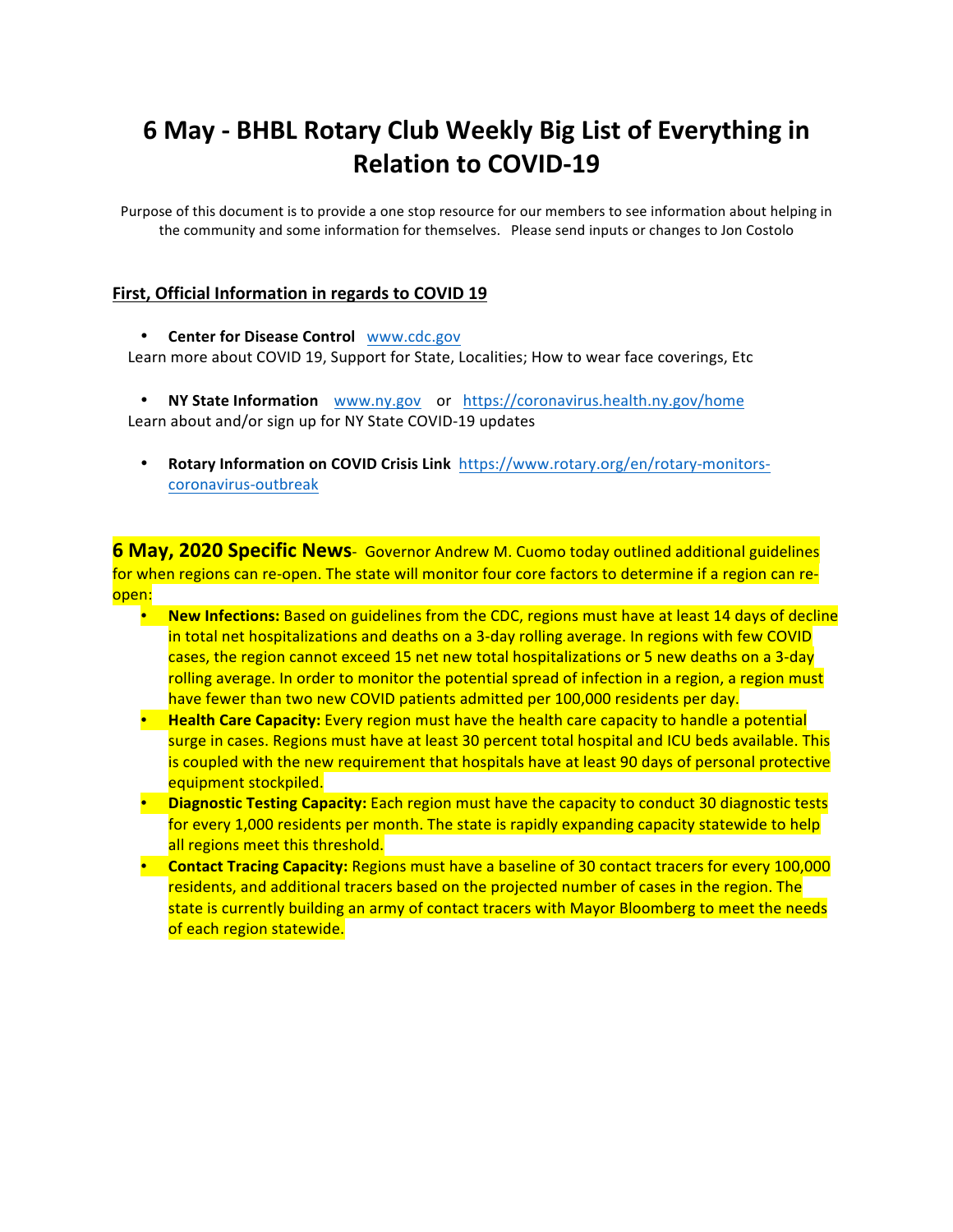#CRCOMEBACK WNYT NBC News is highlighting Covid 19 information under the hashtag #CRComeback It stands for Capital Region Comeback - a movement developed by NewsChannel 13 to spread YOUR stories of hope and positivity during the COVID-19 pandemic. Join our #CRComeback Facebook group HERE to share your comeback moments -- we'll be featuring your photos and videos on air and online to highlight the good happening in the Capital Region -- and check out our latest #CRComeback stories below!

\_\_\_\_\_\_\_\_\_\_\_\_\_\_\_\_\_\_\_\_\_\_\_\_\_\_\_\_\_\_\_\_\_\_\_\_\_\_\_\_\_\_\_\_\_\_\_\_\_\_\_\_\_\_\_\_\_\_\_\_\_\_\_\_\_\_\_\_\_\_\_\_\_\_\_\_\_\_\_\_\_\_\_\_\_

**OPEN FOR BUSINESS-** They also have a webpage devoted to listing Businesses and Services that are open. See listings here.

# **Community Help Information**

**Tuesday May 5<sup>th</sup> was Giving Tuesday and multiple organizations are matching donations. This is also ongoing beyond Tuesday May 5<sup>th</sup>. Check facebook pages of organization for more information.** 

# **CAPTAIN Community Human Services**

**Weblink here** Where you can read CHS's response plan, See an **Extensive List of Community Resources and How you can Help.** 

**CHS Karyl's Food Pantry Needs: Canned Tuna, Canned Corn, Jelly, Ketchup, Size 4 Diapers, Paper towels. CLEANING SUPPLIES Highly Needed. Donations accepted at Clifton Park Office 5 Municipal Plaza, Suite 3 Clifton Park, NY 12065 Please call 518 371-1185 from your vehicle when you arrive.**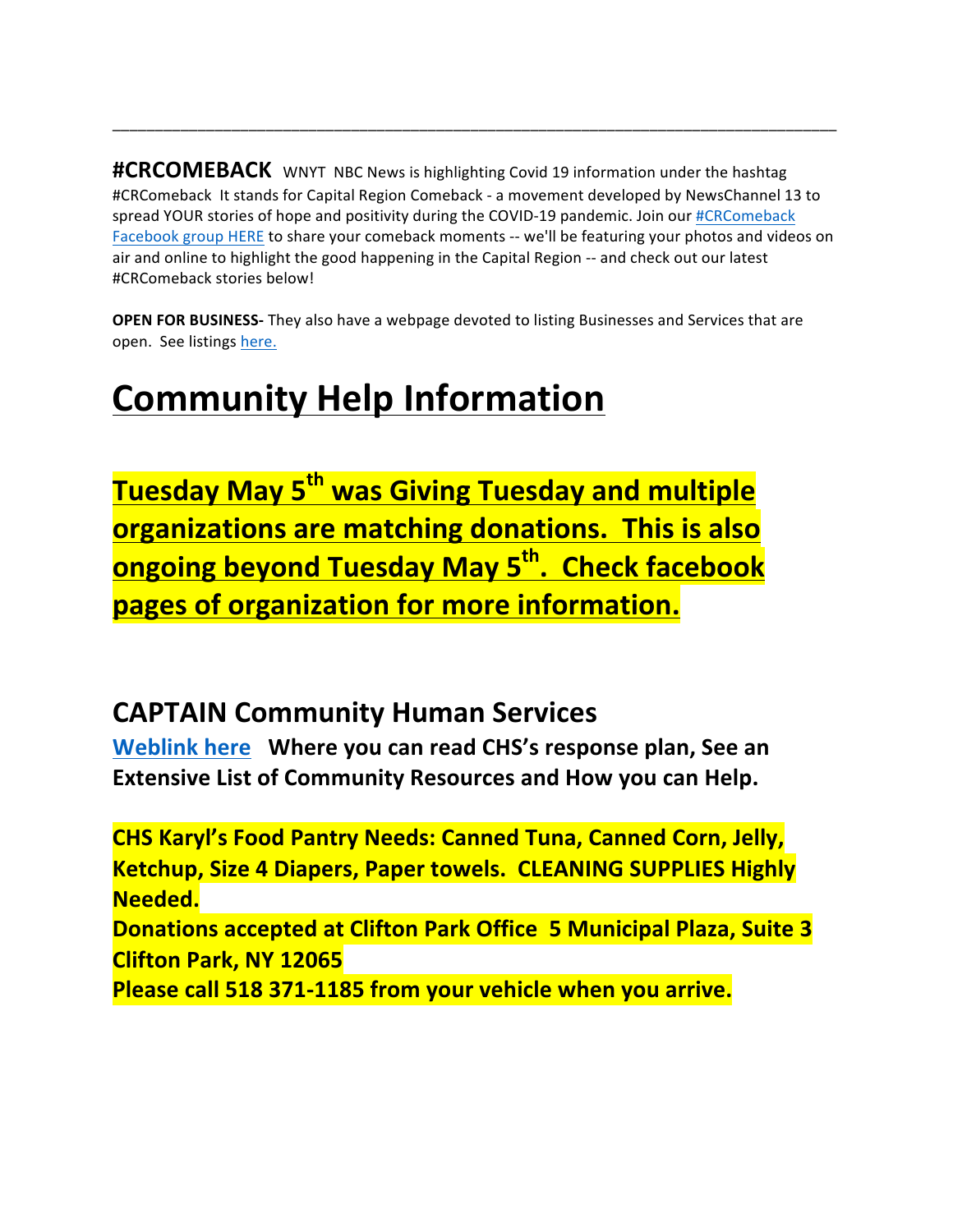### **Schenectady City Mission-**

Wow, we really miss our volunteer family! Many of you are asking about other ways to help until you can volunteer again, **visit our website www.citymission.com** you can find ways to **pray/send supplies/give!**

Each day, we are amazed by the outpouring of love and support by generous friends like you! We are truly blessed to partner with you to serve men, women and children in our community-especially during this difficult time.

Praying you all are safe and we CAN'T WAIT until the day we can be together again! ~Your City Mission Family!

## **Regional Food Bank of NorthEastern NY-**

Food Bank of NENY Link here, where you can donate money, food, volunteer and even a link for those find food if in need.

Volunteers continue to play important roles in the Regional Food Bank's work and ability to respond to increased requests for assistance as a result of COVID-19. The Food Bank is still hosting volunteers to sort and box donations and has taken precautions to help ensure staff and volunteers stay safe during their shifts.

People with questions can call our Volunteer Coordinators at 518-786-3691.

Bank of America is matching funds given to RFBNENY for Giving Tuesday. You can still double your funds for a short period of time. You can donate directly through their website or can mail a check with "Bank of America Match" on the memo line. If you donate through their website you must select "Giving Tuesday Bank of America Match" in the donation designation drop down menu. https://donatenow.networkforgood.org/1415634

#### **Restaurants/Bars Food Take Out and Support Info**

**MOTHERS DAY is this Sunday and a lot of restaurants are doing specials. Here is a listing of some with direct links to their menus/facebook page. https://www.saratoga.com/guides/mothers-day/brunch/**

**Charlton Tavern-** www.charltontavern.com Open Tuesday – Sunday 11:30-8pm for TakeOut/Delivery Online ordering available Phone: 518-399-9951

**Carney's** - http://www.carneysbltavern.com/ open Tuesday – Saturday 3-8pm, Sunday for Family Dinner 3-5pm Friends of Carney set up a GoFundMe page to support as well.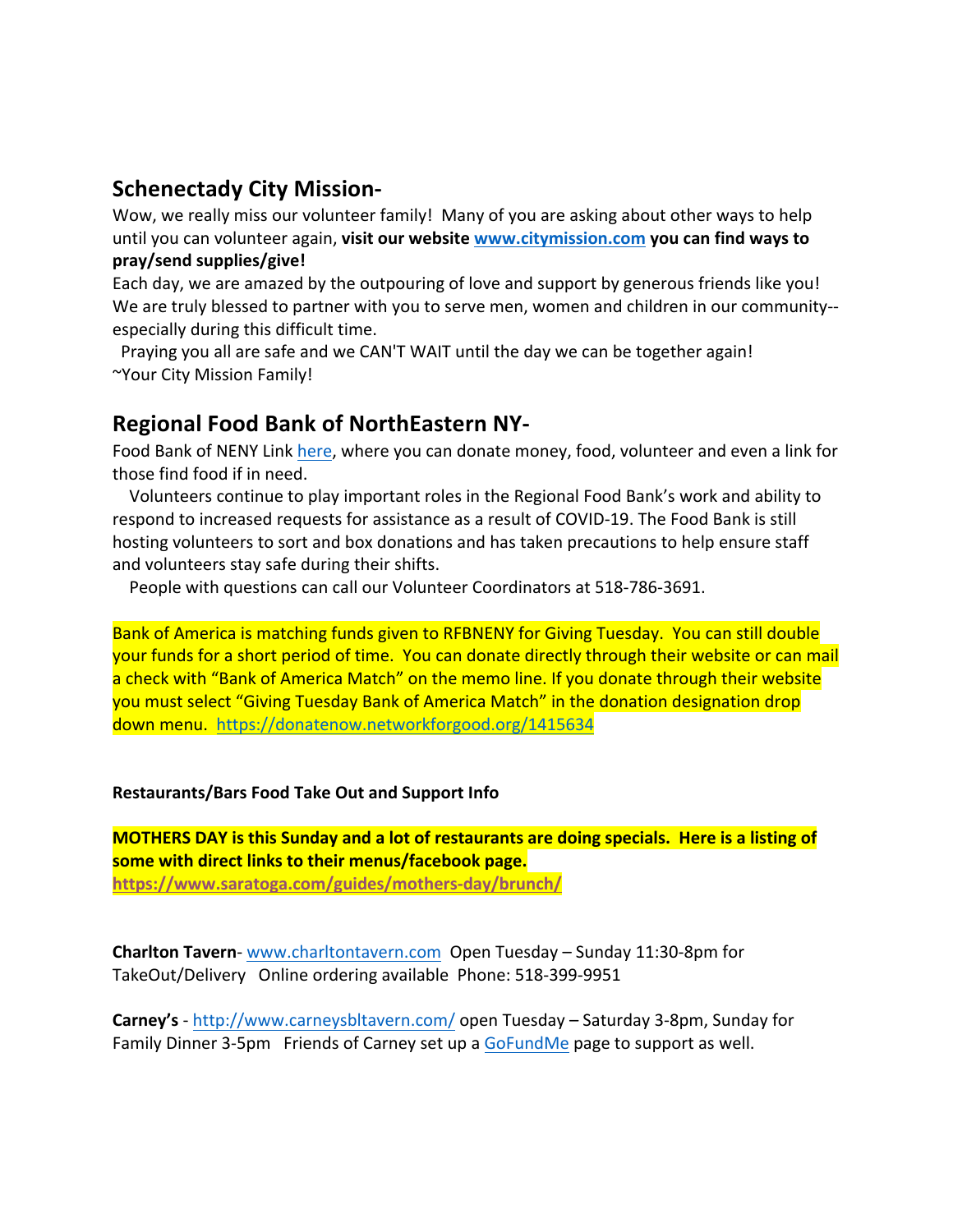**Stella's-** https://www.stellapastabar.com/ open Tuesday – Saturday 3-8pm, offering curb side pick up with curbside menu. Can call starting at 2pm to order 518 399-8322

**Marcella's** https://www.marcellas-restaurant.com/ Open daily for pick up/delivery 8am-9pm for Breakfast/Lunch/Dinner. 518 399-1901. See facebook page for daily specials

**Pizza Works**- https://www.pizzaworks.org/burnthills/menu.php Open daily 11am-9:30pm for Pick up/Drive Thru. Asking that customer's order and pay online. Cash transactions available but prefer prepayment to minimize contact.

**Augie's** - https://augiesrestaurant.com/ Open 4-9 Su/M/W/Th, 4-10 F/Sa, Closed Tuesday 518 -884-8600 Take out menu https://augiesrestaurant.com/takeout/ Daily specials on facebook

**The Factory** https://www.thefactoryeatery.com/home Open daily 3-8pm for takeout 518 885-0500 Also take out beer, six pack of bottles for \$12 and selling growlers of draft

Front Street Deli- https://thefsdeli.com/ Order online or by phone, 518 884-0456 Su-W 8am-8pm, Thu-Sat 8am-9pm. Further specials on facebook page.

**Henry's Tavern** https://www.facebook.com/HenrysTavernBSpa/ family specials on their facebook page. 518 309-3584 Phones open at 3pm Daily, Sun-Thurs 4pm-8pm, Fri-Sat 4pm-9pm

**The Cock and Bull-** http://www.thecocknbull.com/ Open for take out with daily take out menu on their website. Order starting at 2pm and pickup is from 4:30-6:30 518 882-6962 Further specials on their facebook page.

**Burnt Hills Café / Sam's Chinese / Ed's Dugout- Temporary Closed**

## **Fun/Miscellaneous**

Zoom Training and Tutorials

Take a Virtual Visit to a National Park

Orvis Moment of Chill

Armchair Travel: Virtual World Tour